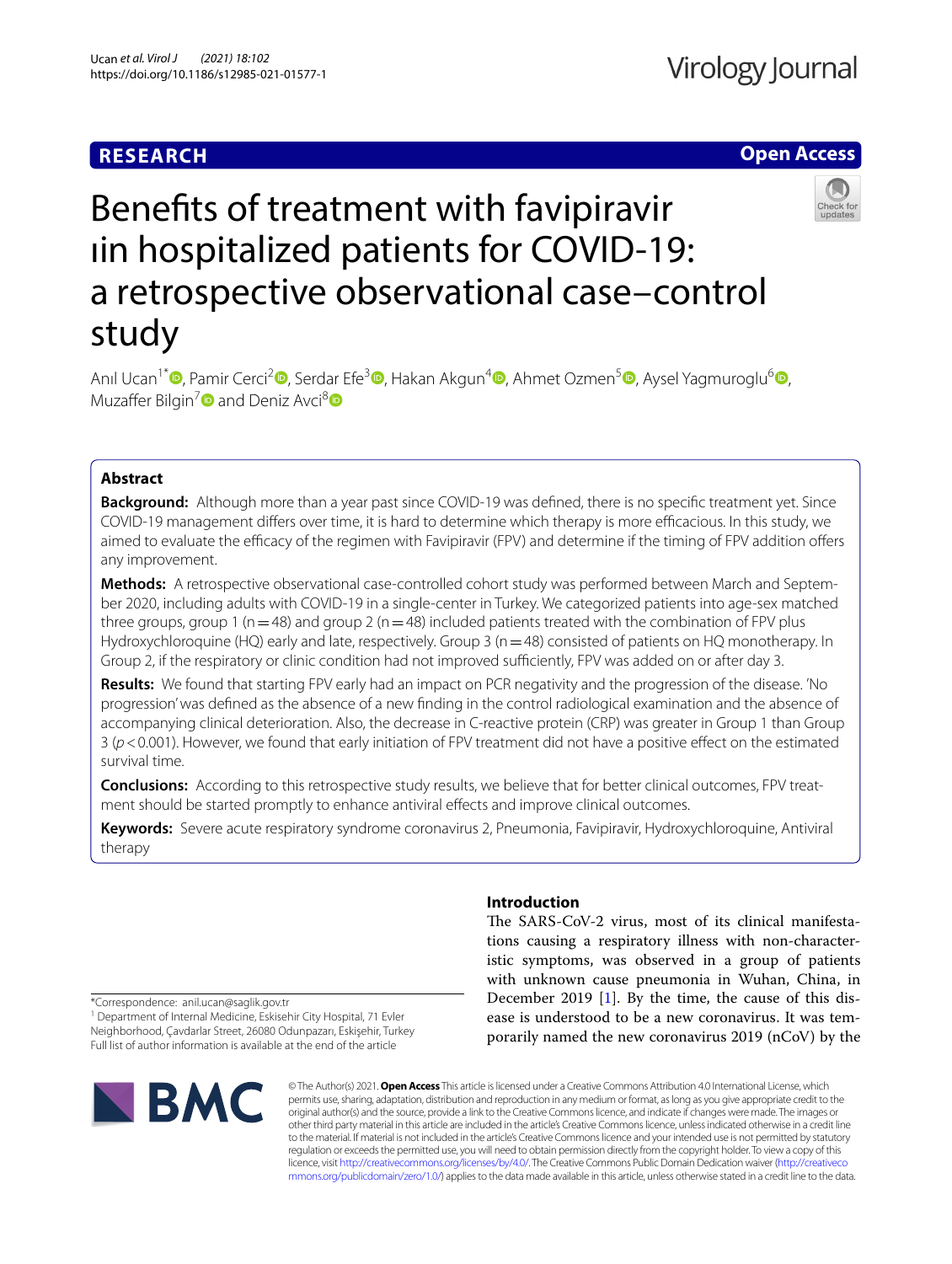World Health Organization (WHO). In February 2020, the emerging clinical manifestation was redefned as "COVID-19" (coronavirus disease 2019). Since the beginning of the pandemic, the new coronavirus has caused over 79 million reported cases and more than 1.7 million deaths worldwide, as of December 29, 2020 [\[2](#page-7-1)].

In COVID-19, there is an incubation period of approximately 5.2 days between the appearance of symptoms and exposure to the drug  $[3]$ . Fatigue, fever, cough, and shortness of breath are the most frequent symptoms and clinical presentations of the disease. About 15% of patients have a severe illness requiring oxygen supply, and about 5% respiratory failure, acute respiratory distress syndrome (ARDS), there may be fatal consequences resulting in sepsis and septic shock, thromboembolism, and/or multiorgan failure [[4\]](#page-8-1).

Since COVID-19 management difers over time it is hard to determine which therapy is more efficacious. In a previous study, Favipiravir (FPV), which can be a good treatment alternative in many types of RNA viruses, has demonstrated its antiviral effect on RNA-dependent RNA polymerase gene inhibition in vitro and in vivo [[5\]](#page-8-2). We assumed that this drug has similar efficacy in the 2019nCoV virus, a beta-coronavirus, whose genome sequence is defned as single-stranded RNA. FPV has been presented as an efective drug for all subtypes of infuenza viruses that resist neuraminidase and M2 inhibitors as a potent and selective RNA polymerase inhibitor [\[5](#page-8-2)]. After the positive efects of survival in the EBOLA virus outbreak in 2014, safety and efficacy studies have shown that FPV can also be useful on SARS-CoV-2. It has been found that the drug has positive efects on chest images and early viral clearance  $[6, 7]$  $[6, 7]$  $[6, 7]$ . In a multicenter randomized controlled clinical trial supporting this study's results, FPV treatment for COVID-19 was observed to have a positive efect (from 55 to 71%) over 7-day clinical recovery rates [[6\]](#page-8-3). It was recommended for COVID-19 in the guidelines published by the Turkish Ministry of Health's Scientific Committee [\[8](#page-8-5)].

In this study, we aimed to evaluate the efficacy of the regimen with FPV and to fnd out if the timing of FPV addition offers any improvement. These findings will help enlighten clinicians for the clinical treatment of SARS-CoV-2 infection.

# **Methods**

# **Study participants**

A retrospective observational case-controlled cohort study, including adults with laboratory-confrmed COVID-19 in a single center in Turkey, was performed between March 2020 and September 2020 at Eskişehir City Hospital. All patients who were treated and followed by the researchers at our hospital were included in the study. The patient's medical records were gathered in the hospital's electronic database. Patients groups of the study were determined according to the recommendations of the guidelines published by the Turkish Ministry of Health's Scientifc Committee updated on diferent dates. All patients were evaluated in terms of their epidemiological and demographic characteristics, laboratory and radio-diagnostic tests, treatment features, and outcomes. Medical ethics committee approval was obtained prior to the study. Routine blood tests were recorded of the patients at frst hospitalization; Complete Blood Count (CBC), C-reactive protein (CRP), Ferritin, D-Dimer, liver and kidney function tests, SARS-CoV-2 nucleic acid, and other laboratory results were compared to subsequent simultaneous controls. The primary endpoint was reaching PCR negativity. The secondary endpoints were the rate of admission to an ICU and the rate of death. Clinical classifcation of the mild, moderate, severe, and critical patients was performed according to the WHO guideline [\[9](#page-8-6)].

## **Radiology measures**

Chest CT scans were conducted on day 1 and the 14th day of hospitalization. In the study, patients with confrmed COVID-19 pneumonia, serial chest CT scans were recorded and reviewed by three physicians. We use COVID-19 Reporting and Data System (CO-RADS) for standardized assessment of pulmonary involvement and classifcation of COVID-19 patients' fndings in our study. The CO-RADS classification evaluates the suspected pulmonary involvement of COVID-19 on a scale from 0 (not interpretable) to 5 (proven)  $[10]$  $[10]$  $[10]$ . This classifcation is specifcally designed for use in patients with moderate to severe symptoms of COVID-19.

### **Eligibility criteria**

In terms of eligibility criteria, we evaluated all patients admitted to three groups. Inclusion criteria were positive SARS-Cov-2 virus reverse transcription PCR (RT-PCR) test, age > 18 years old, no difficulty in swallowing the pills, and hospitalized in COVID-19 clinics and ICU. The exclusion criteria included the following: patients who do not have PCR testing or inadequate diagnosis, patients with mental disorders, previous history of allergic reactions, patients with elevated ALT/ AST ( $>6\times$  upper limits of normal range) or with chronic liver disease and cirrhosis, patients with a history of all lung diseases other than COPD, pregnant or lactating women; women of childbearing age with a positive pregnancy test and breastfeeding.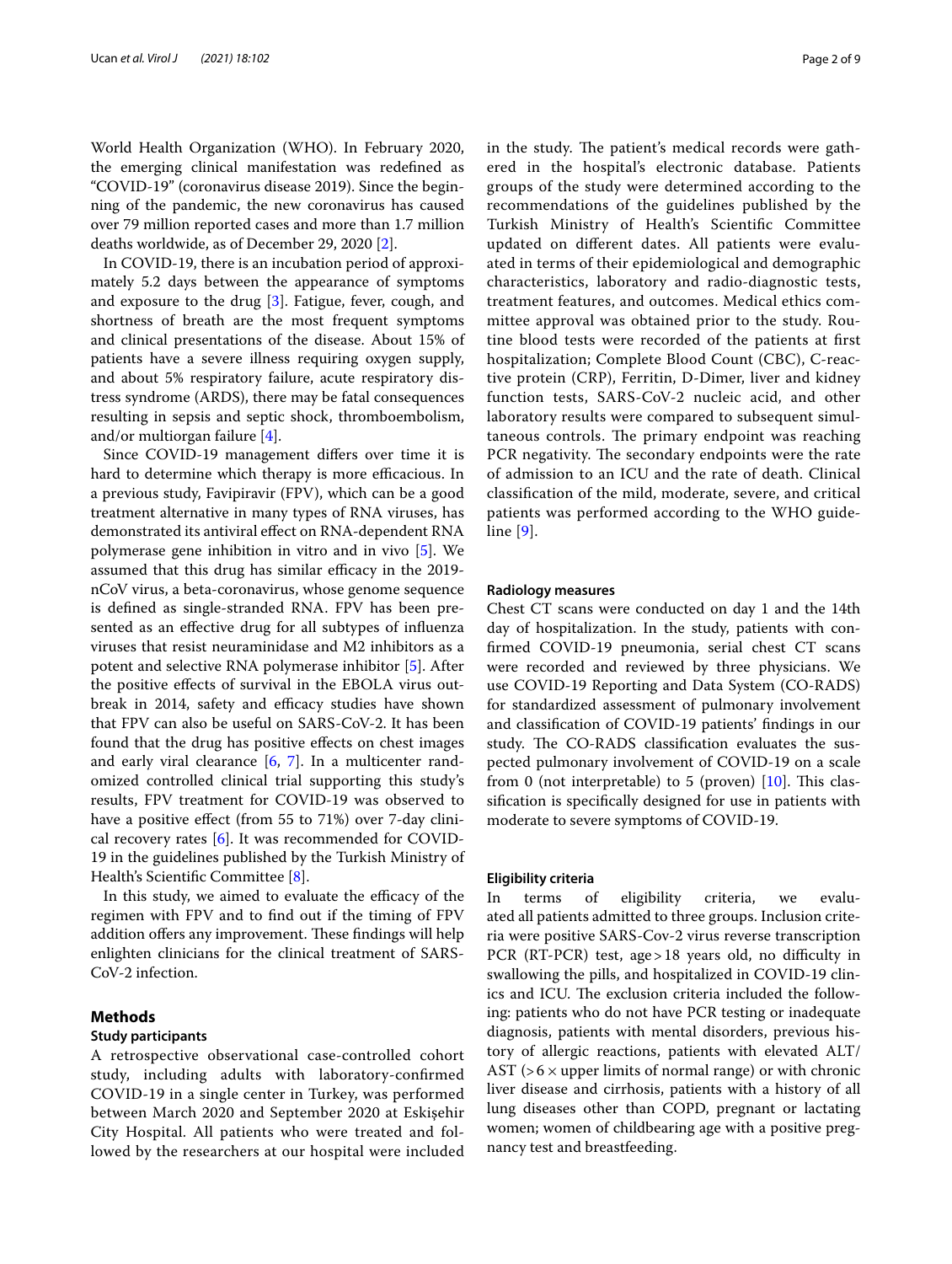# **Treatments**

We informed our staff at our medical center for FPV, which is recommended by the COVID-19 treatment algorithms in guidelines published by the Turkish Ministry of Health's Scientifc Committee for moderate to severe disease in April 2020 and asymptomatic to the severe disease for all defnite cases in October 2020. Patients were divided into three groups of treated with FPV / (HQ) combination early (Group1) versus late (Group 2) and HQ only (Group 3). The treatment regime was; FPV 1600 mg twice the frst day, followed by 600 mg twice daily, for the following days for fve days at standard treatment and HQ 400 mg for fve days. In Group 2, we treated HQ initially; if the respiratory or clinic condition had not improved sufficiently, FPV was added on or after day 3. In both groups, patients took supportive treatments such as oxygen inhalation, intravenous and oral hydration, antibiotics, antipyretics, and analgesics when needed.

# **Procedures**

The diagnosis, monitoring, and treatment for COVID-19 were based on the guidelines published by the Turkish Ministry of Health's Scientifc Committee on COVID-19 [\[8\]](#page-8-5). Sampling was taken as a throat swab at seven days intervals in our study until a negative result was seen (1, 5, 7, 14, 21, and 28). All samples were tested in our biosafety level-2 (BSL-2) laboratory facility with full personal protective equipment. Viral analyses and real-time (Q) PCR experiments were applied to the sample of the patient. The RNA was isolated using vNAT solution (Bioeksen, Istanbul, Turkey). For all reactions, Rotor-Gene Q (Qiagen) and LightCycler 480 (Roche) instrument, and Biospeedy SARSCoV-2 RTqPCR kit (Bioeksen) were used. The kit is performed in one step with targeting the RdRp (RNA-dependent RNA polymerase) gene fragment reverse transcription (RT) and rt PCR (QPCR) (RT-QPCR). The data was analyzed using Rotor-Gene Q and LightCycler 480 Software. Bio-Speedy kit used (which Bioeks, Istanbul, Turkey), Coronavirus Disease 2019 (Covidien-19) that leads to disease pandemics of SARS-CoV-2 (2019-NCover) is used for the detection of the virus. The kit is applied to nucleic acid isolates from nasopharyngeal aspirate/lavage, bronchoalveolar lavage, nasopharyngeal swab, oropharyngeal swab, and sputum samples. The shape of the growth curves obtained from the FAM / HEX channels is examined. Non-sigmoidal curves are recorded as negative. The threshold cycle number  $(Cq)$  is calculated. The sensitivity and specificity of the Biospeedy kit is 98.7–100%, respectively.

#### **Evaluation of response to treatment**

Laboratory parameters were evaluated on the day of hospitalization, and routine examinations were performed on the 7th day. Values were compared numerically. While evaluating the effectiveness of the treatment in the patients, it was interpreted by comparing the computed tomography (CT) scans with the clinical conditions after the 14th day of hospitalization. The PCR test was checked on the 7th day of the first test to interpret the drug's efectiveness, and it must be negative.

# **Ethics**

The study was approved by the Turkish Ministry of Health and the Ethics Committee of the Faculty of Medicine at Eskişehir Osmangazi University (approval number 2020/259) and was carried out in accordance with the Declaration of Helsinki principles and all applicable regulations.

## **Statistical analysis**

Descriptive data are presented as either means or median for continuous variables, frequencies and percentages are reported for categorical variables. We reported continuous data as mean $\pm$ standard deviation, or median, and minimum–maximum according to their distribution. Pearson X2 test is used to assessing the associations in categorical variables. The pre and post values of the parameters were compared using the paired sample *t* test and two-way ANOVA. Tukey's test and Games Howell tests were preferred as posthoc tests. The time to clinical improvement was portrayed by Kaplan–Meier plot and compared with a log-rank test. Hazard ratios with 95% confdence intervals were calculated by means of the Cox proportional-hazards model. A  $p$ -value of <0.005 is considered as statistical significance. The statistical analysis of the study was performed with SPSS software (Statistical Package for the Social Sciences, version 22.0, SPSS Inc, Chicago, IL).

# **Results**

#### **Baseline characteristics**

A total of 144 laboratory-confrmed COVID-19 patients who underwent randomization and had started treatment between March and September 2020 were enrolled. Twelve patients were excluded due to a lack of adequate imaging and laboratory fndings. Considering all groups, % 55.5 were male. In Groups 1, 2, and 3, median ages were 58.5 (range, 50–65) years, 59.5 (range  $45-67$ ) years,  $56$   $(45-66.75)$  years, respectively. There was no substantial and statistically diference in basic characteristics between groups.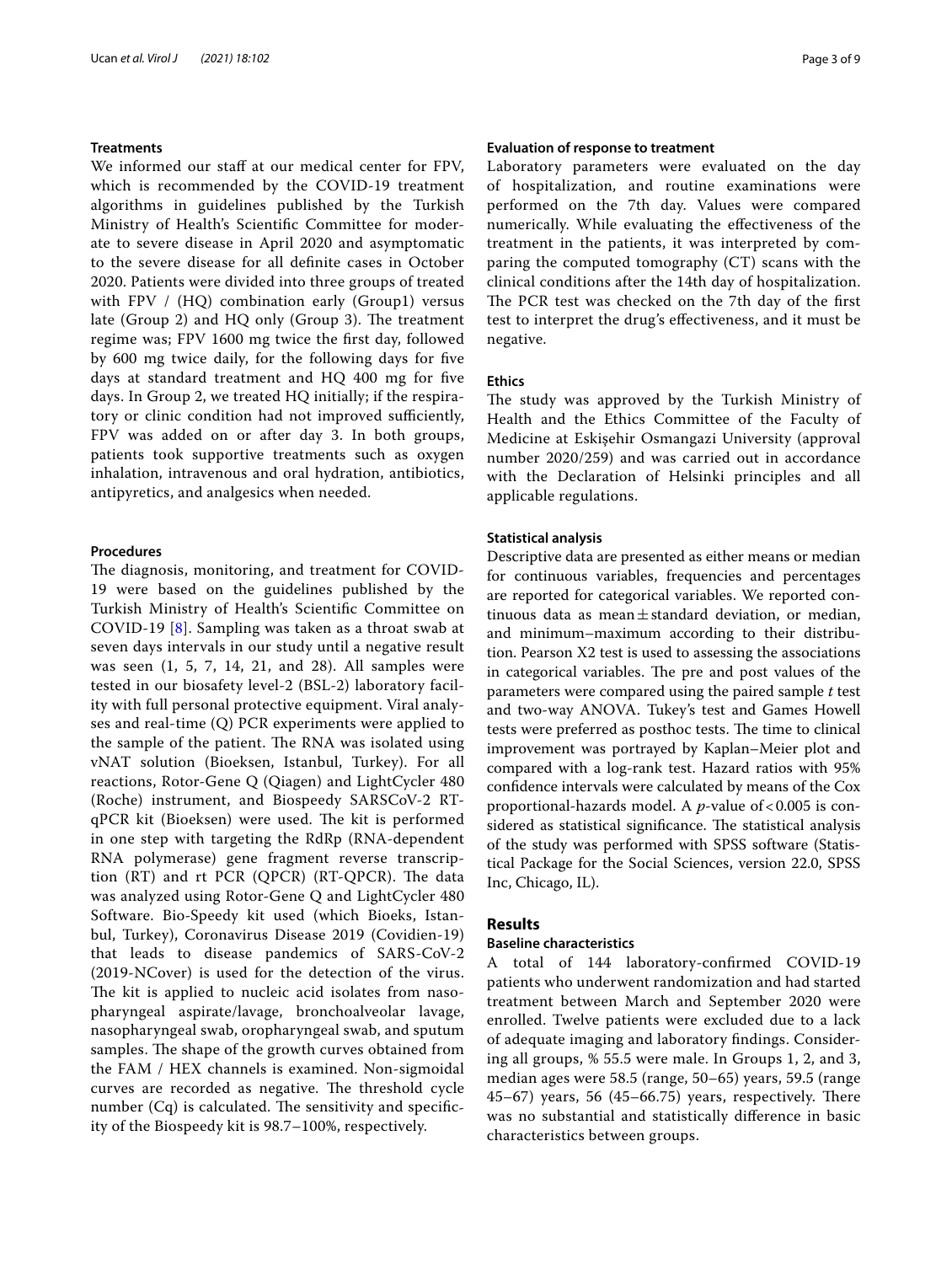<span id="page-3-0"></span>

| <b>Table 1</b> Clinical conditions of the patients at admission (Group |
|------------------------------------------------------------------------|
| 1: Early treatment with FPV and HQ, Group 2: Late treatment with       |
| FPV and HQ, Group 3: Treatment with only HQ)                           |

|                                                                 | Group 1              | Group 2                    | Group 3                   | p-value                                  |
|-----------------------------------------------------------------|----------------------|----------------------------|---------------------------|------------------------------------------|
| Symptoms before<br>admission to<br>hospital (mean [SD]<br>days) | 4.73 (2.447)         | 3.73(2.141)                | 2.667(2.628)              | NS.                                      |
| Drugs use                                                       |                      |                            |                           |                                          |
| Anti-hypertensive                                               | 20 (41.7%)           | 17 (35.4%)                 | 20 (41.7%)                | NS.                                      |
| Anti-diabetic                                                   | 19 (39.6%)           | 13 (27.1%)                 | 14 (29.2%)                | <b>NS</b>                                |
| Symptoms in admission to hospital                               |                      |                            |                           |                                          |
| Fatigue                                                         | 25(52.1%)            | 35(72.9%)                  | 22 (45.8%)                | NS.                                      |
| Fever                                                           | 19 (39.5)            | 7 (%14.5)                  | 7(9614.5)                 | <b>NS</b>                                |
| Cough                                                           | 30(62.5%)            | 39 (81.2%)                 | 20 (41.7%)                | <b>NS</b>                                |
| Shortness of breath                                             | 28 (58.3%)           | 24 (50.0%)                 | 6(12.5%)                  | <b>NS</b>                                |
| Nasal congestion                                                | 2(4.2%)              | 2(4.2%)                    | $1(2.1\%)$                | <b>NS</b>                                |
| Sore throat                                                     | 9 (18.8%)            | 10 (20.8%)                 | 8 (16.7%)                 | <b>NS</b>                                |
| Nausea and vomit-<br>ing                                        | 4(8.3%)              | 13 $(27.1\%)$ <sup>a</sup> | 5 $(10.4\%)$ <sup>a</sup> | $0.020^{\circ}$                          |
| Headache                                                        | $16^{\rm b}$ (33.3%) | $19c$ (39.6%)              | $4^{b,c}$ (8.3%)          | 0.001 <sup>b</sup><br>0.001 <sup>c</sup> |
| Anosmia                                                         | 4(8.3%)              | $1(2.1\%)$                 | $0(0.0\%)$                | <b>NS</b>                                |
| Diarrhea                                                        | $5(10.4\%)$          | 6(12.5%)                   | 5 (10.4%)                 | <b>NS</b>                                |
| FPV received after<br>symptoms onset<br>(mean [SD] days)        | 4.73(2.447)          | 8.60 (3.654)               |                           | < 0.001                                  |

Statistically signifcant values are presented in bold. Superscript letters defne the signifcant *p*-values of pairwise comparisons.

<sup>a</sup> denotes the comparison of patients with nausea and vomiting in Group 2 vs. Group 3.

<sup>b</sup> denotes the comparison of patients with headache in Group 1 vs. Group 3. <sup>c</sup> denotes the comparison of patients with headache in Group 2 vs. Group 3

*FPV* Favipiravir; *NS*: non-signifcant

The disease classification of the patients was evaluated with the Clinical Management of COVID-19 Interim Guidance published by WHO. Patients were divided according to disease severity into five as asymptomatic, mild, moderate, severe, and critical [[9\]](#page-8-6). In Group 3, 13 (%27.1) patients were asymptomatic and 35 (%72.9) patients presented with mild to moderate symptoms. In Group 1 and 2, patients with severe and critical severity were 12 (%25.5) and 8 (%16.7), respectively. When the comorbid conditions of the patients were compared, no statistical diference was found between the groups in terms of having Diabetes, Cardiovascular Disease, Hypertension, COPD diseases. The number of patients with COPD was similar in all three groups. Also, the smoking of patients did not show a statistical diference between the three groups ( $p = 0.666$ ). It was noted that headache was less in Group 3 (for Group 1 33.3%, and for Group 2 39.6% compared to 8.3%). Nausea and vomiting were statistically signifcantly higher in Group 2 when comparing Group 3 (*p*=0.020) (Table [1](#page-3-0)).

## **Laboratory tests**

The laboratory parameters on the hospitalization day and the routine examinations performed on the 7th day of hospitalization were compared, as shown in Table [2](#page-3-1). We investigated and found a result of whether there is a diference between the groups in the CRP and Ferritin values. But we also found other important laboratory parameters such as lymphocyte and D-dimer changes did not difer statistically between the three groups (Table [3\)](#page-4-0).

#### **Primary and secondary outcomes**

Patients were classifed according to clinical outcome from admission [[9\]](#page-8-6). It was observed that the rate of development of ARDS and the rate of Intensive Care admission was signifcantly lower in patients who were treated with FPV (Group 1 and 2) compared to patients who were treated with HQ (Group 3) (Table [4](#page-4-1)). We conduct a Kaplan–Meier analysis of length for survival between Group [1](#page-5-0) and 2, which were presented in Fig.  $1$ . The mean time of estimated survival time for the patients in Group

<span id="page-3-1"></span>**Table 2** Comparison of Laboratory Results Before and After the Treatment in Groups (Group 1: Early treatment with FPV and HQ, Group 2: Late treatment with FPV and HQ, Group 3: Treatment with only HQ)

| <b>Changes in variables</b> | Group 1          |       | Group 2          |       | Group 3        |       |
|-----------------------------|------------------|-------|------------------|-------|----------------|-------|
|                             | $Mean + SD$      | р     | $Mean + SD$      | р     | $Mean + SD$    | р     |
| <b>CRP</b>                  | $15.2 \pm 39.2$  | 0.077 | $20.2 + 63.8$    | 0.045 | $16.2 + 68.2$  | 0.113 |
| Lymphocyte                  | $-478.9 + 930.0$ | 0.066 | $-275.5 + 643.6$ | 0.007 | $55.1 + 697.9$ | 0.595 |
| D-Dimer                     | $-0.74 \pm 2.06$ | 0.287 | $-0.96 + 4.71$   | 0.212 | $0.09 + 0.63$  | 0.371 |
| Ferritin                    | $-106.6 + 280.5$ | 0.287 | $52.5 + 254.4$   | 0.276 | $26.5 + 487.5$ | 0.739 |
| Cr                          | $-4.91 \pm 8.97$ | 0.052 | $0.01 + 0.64$    | 0.902 | $-0.68 + 4.94$ | 0.113 |
| AST                         | $10.4 + 14.7$    | 0.003 | $4.2 + 89.8$     | 0.753 | $8.2 + 37.5$   | 0.148 |
| ALT                         | $-8.2 \pm 21.2$  | 0.208 | $-4.3 + 93.7$    | 0.757 | $-6.8 + 28.0$  | 0.101 |
|                             |                  |       |                  |       |                |       |

Statistically signifcant values are presented in bold. The median values given are the numerical results calculated by the diference of consecutive tests. A negative value means decrease whereas a positive value indicates an increase. The pre and post values of the parameters were compared using the paired sample *t* test and two-way ANOVA

*ALT* alanine aminotransferase; *AST* aspartate aminotransferases; *CRP* c-reactive protein; *Cr* creatinin; *NS*: non-signifcant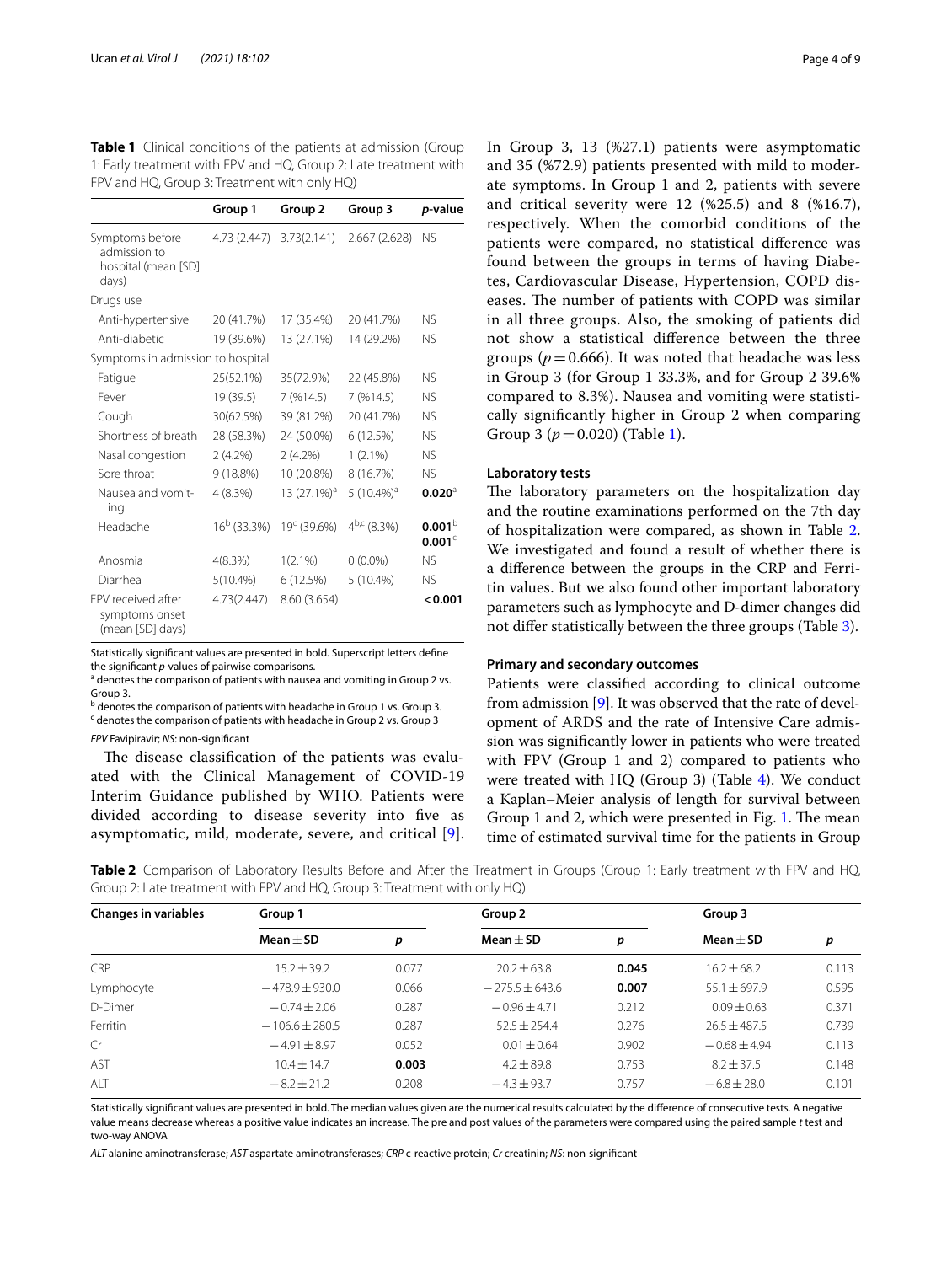|            | Compare groups  | Mean difference | <b>SE</b> | p       | 95% CI           |
|------------|-----------------|-----------------|-----------|---------|------------------|
| CRP        | Group 2-Group 3 | 37.0            | 9.9       | 0.001   | $13.3 - 60.6$    |
|            | Group 1-Group 2 | 13.9            | 12.5      | 0.512   | $-15.6 - 43.7$   |
|            | Group 1-Group 3 | 50.9            | 10.2      | < 0.001 | $26.5 - 75.2$    |
| Lymphocyte | Group 2-Group 3 | 16.8            | 166.3     | 0.994   | $-425.0 - 391.4$ |
|            | Group 2-Group 1 | 253.0           | 129.8     | 0.131   | $-56.8 - 562.7$  |
|            | Group 3-Group 1 | 236.2           | 152.5     | 0.286   | $-143.7 - 616.1$ |
| D-Dimer    | Group 2-Group 3 | 0.41            | 0.72      | 0.837   | $-1.34 - 2.16$   |
|            | Group 2-Group 1 | 0.83            | 0.58      | 0.333   | $-0.58 - 2.25$   |
|            | Group 3-Group 1 | 0.42            | 0.88      | 0.881   | $-1.68 - 2.53$   |
| <b>AST</b> | Group 2-Group 3 | 20.1            | 7.3       | 0.022   | $2.42 - 37.7$    |
|            | Group 1-Group 2 | 2.4             | 8.2       | 0.952   | $-17.1 - 22.0$   |
|            | Group 1-Group 3 | 22.5            | 5.5       | < 0.001 | $9.4 - 35.6$     |
| ALT        | Group 2-Group 3 | 10.2            | 8.3       | 0.441   | $-9.8 - 30.3$    |
|            | Group 1-Group 2 | 3.9             | 8.3       | 0.887   | $-16.0 - 23.8$   |
|            | Group 1-Group 3 | 14.1            | 6.4       | 0.083   | $-1.5 - 29.8$    |
| Ferritin   | Group 2-Group 3 | 240.2           | 90.0      | 0.030   | 20.2-460.2       |
|            | Group 1-Group 2 | 119.1           | 151.3     | 0.712   | $-244.7 - 482.8$ |
|            | Group 1-Group 3 | 359.3           | 137.5     | 0.032   | 25.6-693.1       |
| Cr         | Group 3-Group 2 | 2.39            | 1.17      | 0.138   | $-0.67 - 5.44$   |
|            | Group 1-Group 2 | 0.25            | 0.39      | 0.804   | $-0.69 - 1.18$   |
|            | Group 3-Group 1 | 2.15            | 1.22      | 0.212   | $-0.98 - 5.27$   |
|            |                 |                 |           |         |                  |

<span id="page-4-0"></span>Table 3 Comparison of laboratory results before and after the treatment between groups (Group 1: Early treatment with FPV and HQ, Group 2: Late treatment with FPV and HQ, Group 3: Treatment with only HQ)

Statistically signifcant values are presented in bold. Tukey's test and Games Howell tests were preferred as posthoc tests

*ALT* alanine aminotransferase; *AST* aspartate aminotransferases; *CRP* c-reactive protein; *Cr* Creatinin

<span id="page-4-1"></span>**Table 4** Clinical outcomes of patients(Group 1: Early treatment with FPV and HQ, Group 2: Late treatment with FPV and HQ, Group 3: Treatment with only HQ)

| <b>Clinic outcomes</b> | Group 1                 | Group 2        | Group 3          | <i>p</i> -value                          |
|------------------------|-------------------------|----------------|------------------|------------------------------------------|
| <b>ARDS</b>            | $6^a(12.5%)$            | $10^b$ (20.8%) | $0^{a,b}$ (0.0%) | $0.005$ <sup>a</sup><br>$0.005^{\circ}$  |
| ICU                    | 13 <sup>c</sup> (27.1%) | $13d$ (27.1%)  | $1^{c,d}$ (2.1%) | 0.001 <sup>c</sup><br>0.001 <sup>d</sup> |
| Intubation             | $2(4.2\%)$              | 4(8.3%)        | $0(0.0\%)$       | <b>NS</b>                                |
| Death                  | $2(4.2\%)$              | 4(8.3%)        | $0(0.0\%)$       | NS.                                      |

Statistically signifcant values are presented in bold. Superscript letters defne the signifcant *p*-values of pairwise comparisons. Tukey's test and Games Howell tests were preferred as posthoc tests.

<sup>a</sup> denotes the comparison of patients with ARDS in Group 1 vs. Group 3.

<sup>b</sup> denotes the comparison of patients with ARDS in Group 2 vs. Group 3.

<sup>c</sup> denotes the comparison of patients with ICU in Group 1 vs. Group 3.

<sup>d</sup> denotes the comparison of patients with ICU in Group 2 vs. Group 3

*ARDS* acute respiratory distress syndrome; *ICU* ıntensive care unit

1 was 11.3 d (IQR: 10.3–12.2 and Group 2 was 17,6 d (IQR: 16.3–18.9 (*p*=0.810). Comparing the patient's estimated survival time in Group 1 to Group 2, we found it wasn't signifcantly longer than Group 2 patient's time. There was no mortality in Group 3 therefore a Kaplan–Meier survival analysis was not calculated for this group of patients.

Second PCR test negativities and study groups were compared (Fig. [2](#page-5-1)). Statistically, Group 1 was superior to Group 2  $(p<0.001)$  and Group 3 in terms of PCR negativity  $(p<0.001)$ . In order to measure the relationship between the clinical conditions of the patients and drugs, the patients were examined in three groups. Here, pretreatment and post-treatment evaluation of the radiological image together with clinical evaluation, was chosen as the method. 'No progression' was defned as the absence of a new fnding in the control radiological examination and the absence of accompanying clinical deterioration. When the patients' no progression status is examined; 54.2% ( $n=26/48$ ) of the patients in Group 1, 27.1% ( $n = 13/48$ ) of the patients in Group 2, 43.2%  $(n=21/48)$  of the patients in Group 3 did not progress. Patients without progression were admitted on a median of 4 (2–19) days, while the other patients were admitted within 6  $(1-17)$  days. We found that patients who applied early to the hospital had a signifcant "No Progress" status among all study groups  $(p=0.040)$ . When symptomatic improvement was evaluated, the mean was 4.16  $(\pm 2.74)$  days in Group 1 and 5.59 ( $\pm 4.36$ ) days in Group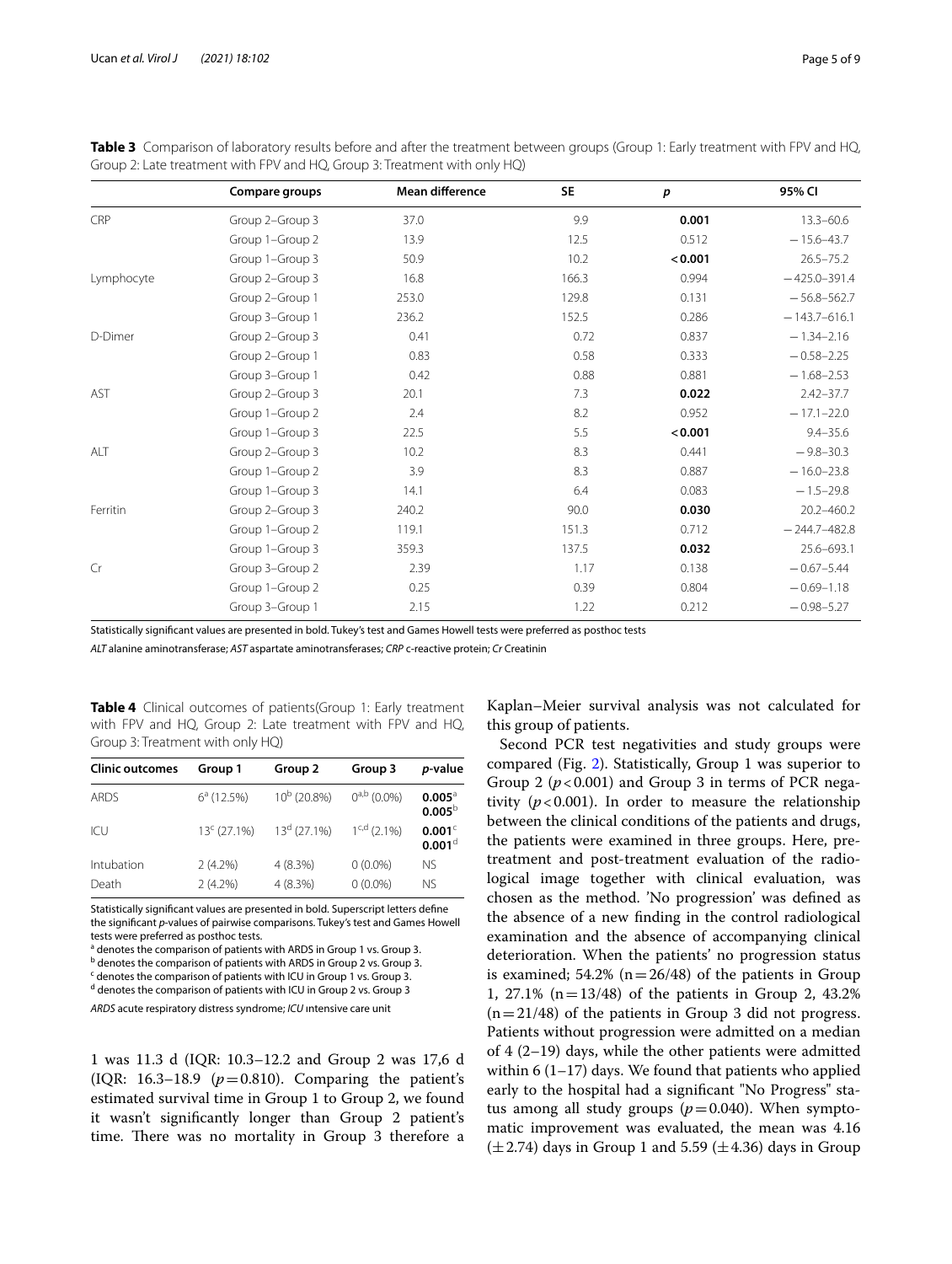



<span id="page-5-0"></span>

<span id="page-5-1"></span>2. A result close to statistical signifcance was obtained between these two groups ( $p = 0.059$ ).

# **Side efects and adverse reactions after treatment**

In the examinations taken after drug use, the AST value changed less in Group 3 compared to Group 1 and 2; The *p* values for the comparison with Group 1 and Group 2 were<0.001 and 0.022, respectively. Group 1 and 2 showed similar changes within themselves  $(p=0.952)$ . There was no significant increase in these laboratory values during follow-up. Serum creatinine and ALT changes were not statistically diferent between all groups. In the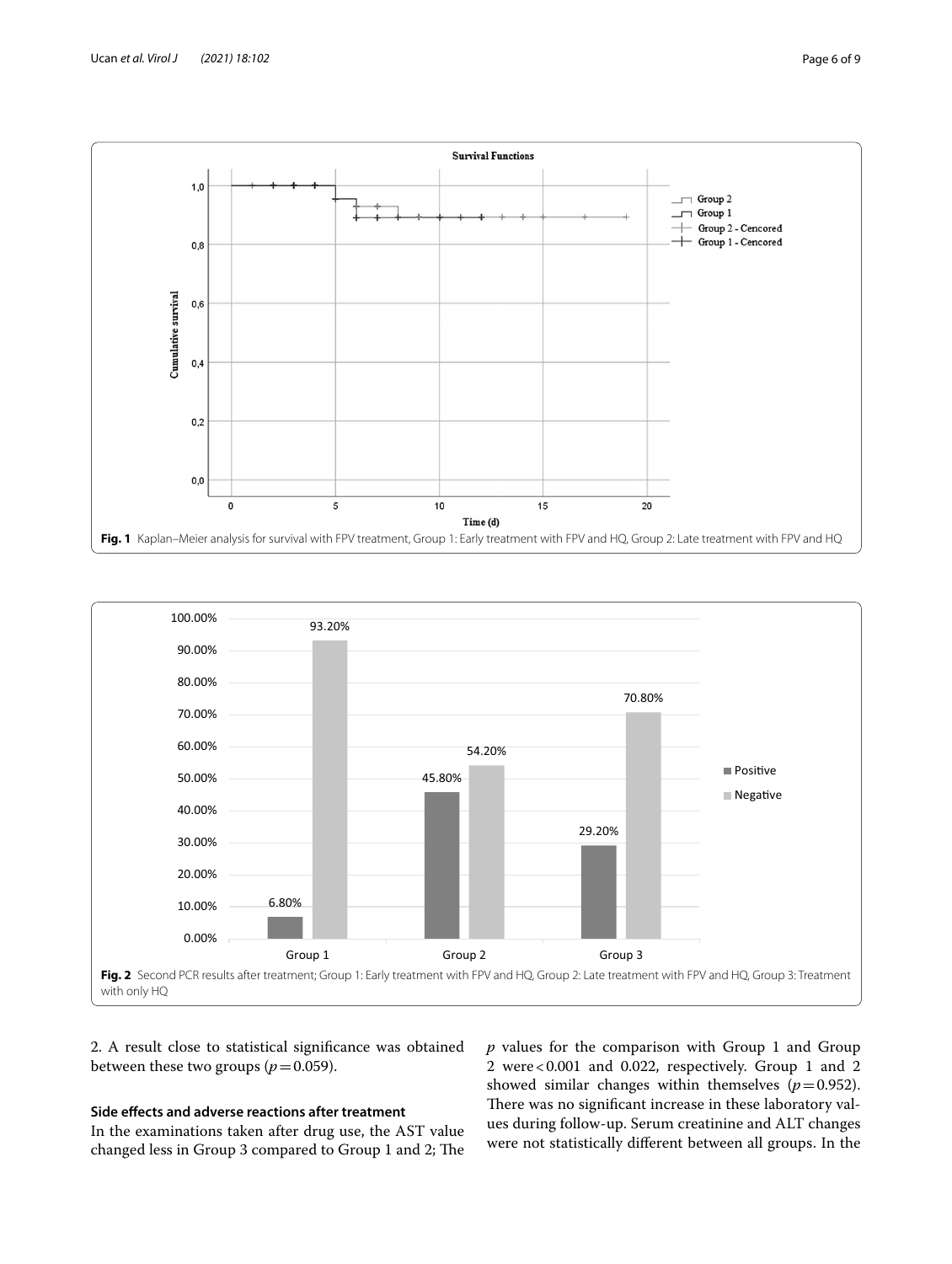clinical presentation, two patients in Group 1 had diarrhea, and it resolved spontaneously within 48 h. Vomiting and nausea in 3 patients in Group 2. One patient in Group 3 had a feeling of chest palpitations, but ECG changes were not observed.

# **Discussions**

We conducted a retrospective study that FPV would be an efective drug against COVID-19 and would accelerate the clinical recovery of fever, cough, and breathing difficulties compared with patients who didn't take any antiviral treatment. In our study timeline, frstly, FPV was used in the treatment of patients whose clinics worsened while receiving HQ treatment or patients whose pneumonia fndings progressed as guidelines suggested [\[8](#page-8-5)]. After updating the guidelines, it was recommended that patients start treatment early in combination with HQ as soon as they are diagnosed. Studies demonstrated that FPV is efective in slowing disease progression and viral clearance in COVID-19 as it is useful in Infuenza and Ebola [\[11](#page-8-8)–[13\]](#page-8-9).

At the beginning of the pandemic, Lopinavir/Ritonavir, which was one of the drug combination considered as a promising antiviral drug for COVID-19, is not preferred today due to the intense drug interactions and lack of evidence that it reduces mortality  $[14]$  $[14]$ . In a study, FPV was found to have a greater impact on viral clearance than LPV/RTV  $[6]$  $[6]$  $[6]$ . In our study, it may seem that HQ alone provided better PCR negative results in Group 3 compared to Group 2. At the time, according to the Turkish Ministry of Health's Scientifc Committees, FPV was considered as a second line treatment agent for patients who had the progressive disease under HQ treatment. Therefore, this discrepancy could be attributed to the fact that patients in Group 2 had more severe disease than Group 3. Another important fnding was that patients in Group 1 had the best PCR negativity results. It may be that these participants beneftted from the early addition of FPV to HQ which was the suggested treatment at the time by the Turkish Ministry of Health's Scientifc Committees' guidelines. A randomized controlled study in China measuring the efficacy of FPV in COVID-19 compared to umifenovir, reported no signifcant diference between drugs [\[15](#page-8-11)]. However, the time to improvement in patients was shorter in the group treated with FPV [\[15\]](#page-8-11). Another efective therapy for considered for COVID-19 was Remdesivir [\[16](#page-8-12)]. On the contrary, a study reported Remdesivir treatment had no positive efect on mortality [\[17](#page-8-13)]. Due to their acceptable side efect profles, both Favipiravir and Remdesivir continue to be used in many countries.

The most common symptoms at presentation in the study groups were cough (%61.8), myalgia (%56.9), fever (40.3%), and shortness of breath (40.3%), respectively.

When Groups 1 and 2 were compared among themselves, it was found that early initiation of the drug led to early symptomatic improvement. Among all groups evaluated both radiologically and clinically, "No Progression" was more common in Group 1. These situations were interpreted as one of the benefcial results of early medication.

In a study, the median incubation time of COVID-19 was measured as 5.1 days [\[18](#page-8-14)]. However, our study reported the mean application time of the patients was  $3.7 \pm 2.5$  days. The average time of admission to the hospital was shorter because some of the contact patients were referred to our hospital by fliation teams. All patients in Group 1 and 2 were symptomatic, but 13 (27.1%) patients in Group 3 were admitted to the hospital asymptomatically. It is known that the disease onset predicted in COVID-19 is within ten days in 95% of patients, and severe disease commonly present as ARDS typically begin 8–14 days after symptom onset [[19](#page-8-15)]. Graselli et al., revealed that the rate of hospitalization in intensive care was 16% in patients who applied to the Lombardy region of Italy, which is one of the countries where the pandemic was felt most intensely, in the frst two weeks [[20](#page-8-16)]. Above this rate, it was observed that 27 (18.8%) patients were admitted to intensive care, and 6 (4.2%) patients were intubated. We have 6 (12.5%) patients in Group 1 and 10 (20.8%) patients in Group 2 who developed ARDS. No clinical progression was developed in the patients in Group 3.

In COVID-19 mortality rates may vary depending on the condition of the patients and the burden on the health system. In our study, the mortality rate among all patients was found lower than the rates in the literature  $[21]$  $[21]$ . This may be because our hospital did not encounter excessive occupancy in intensive care units during the process. However, our study reports a patient group with similar morbidity rates to the literature. It is known that comorbid diseases accompanying patients are the most important causes of death [\[22\]](#page-8-18). In our study, at least one comorbid disease was detected in 59 (40.9%) patients. The comorbid disease was present in  $5$  (83.3%) of the patients in our study who died. In the study, the incidence rates of the major diseases that make up this rate were reported similar to the literature for diabetes (17.4%), hypertension (31.3%), and cardiovascular (10.4%) disease [ $23$ ]. The majority of patients (75%) in this group had moderate to severe clinical conditions.

High CRP and serum ferritin, known as poor prognostic factors shown in studies [\[24,](#page-8-20) [25](#page-8-21)], signifcantly decreased in patients that using FPV (Group 1 and 2). This indirect route may indicate that the use of FPV may have a good prognosis in the clinical course of patients. However, in the Kaplan–Meier analysis comparing the onset times of FPV treatment with survival, early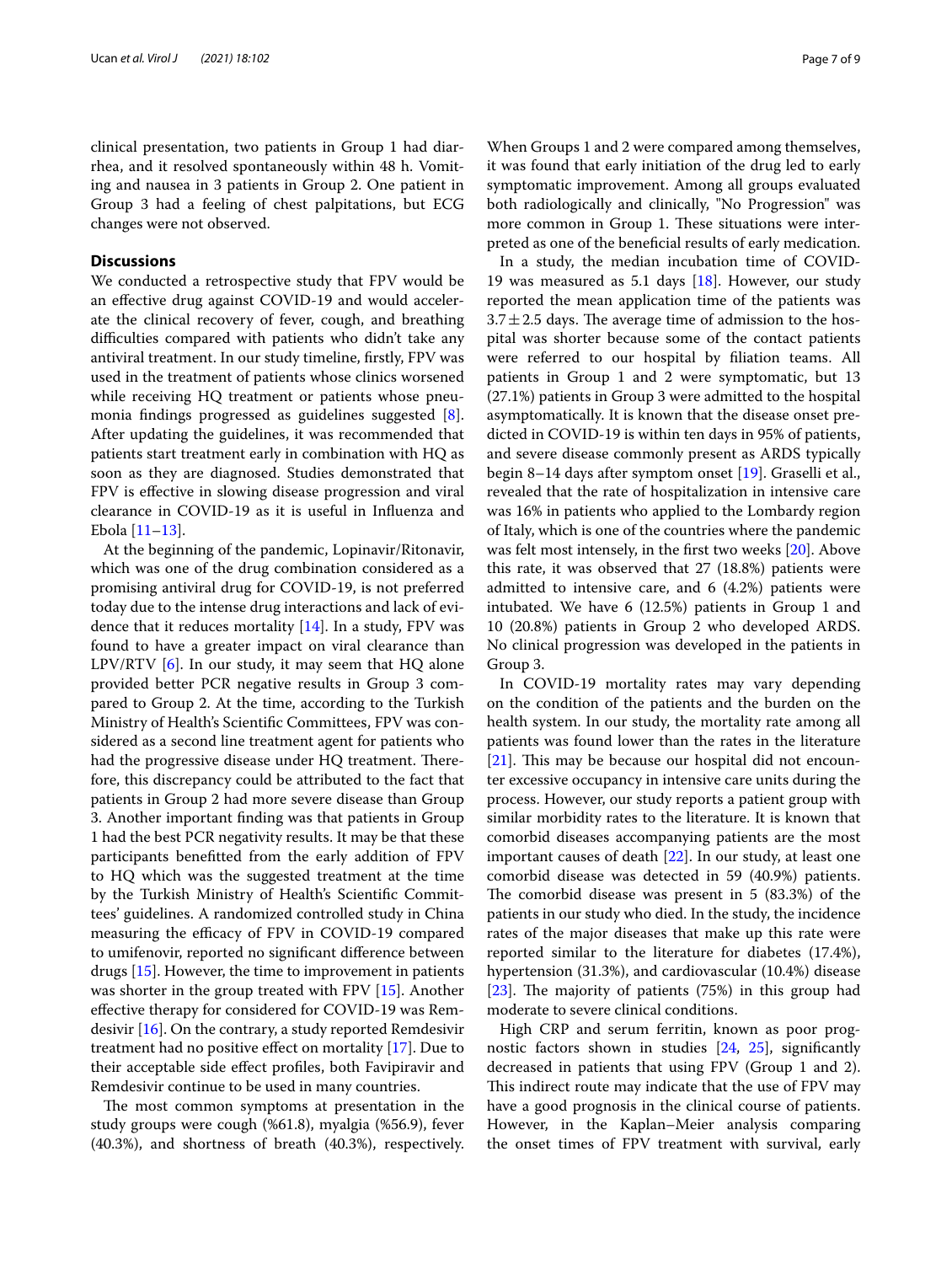treatment with FPV didn't provide any survival improvements. This situation may be related to the low number of our patients and the presence of many factors afecting mortality.

In a study comparing FPV with lopinavir (LPV)/ ritonavir (RTV), signifcantly fewer side efects were observed in patients in the FPV arm [\[6](#page-8-3)]. In our study, ECG changes shown in previous studies [[26,](#page-8-22) [27\]](#page-8-23) such as the increased risk of prolongation of QT interval, drugrelated "torsades de pointes" and sudden cardiac death were not observed in all groups. Although there was no signifcant change in ALT values in Group 1 and 2 compared to Group 3, the AST value in the patients using FPV (Group 1 and 2) was increased compared to Group 3. It is not certain whether it is secondary to COVID-19 disease or to the underlying disease. In our study, none of the patients had progressive deterioration in liver functions. Besides, improvement in the liver function tests without dose adjustment made it difficult for us to associate these disorders with FPV. There were no systemic or cutaneous adverse reactions observed in study groups. Consequently, controlled studies are needed to clarify the safety and side efect profle of FPV as a drug.

# **Conclusion**

The SARS-CoV-2 infection is spreading rapidly everywhere, and the lack of a cure for treatment in the world is seen as the biggest concern. According to the results of our study, we investigate clinical outcomes that will occur when FPV treatment is initiated early might enhance antiviral efects and improve clinical outcomes. We found data shows that early initiation of FPV as recommended will have positive consequences, but the results are needed to be broadly randomized and it should be verifed by controlled studies. It will be the subject of further studies that FPV may have positive contributions to the treatment of COVID-19 in terms of viral clearance and mortality.

# **Limitations**

There were some limitations in this study. Firstly because it was conducted as a retrospective single center study our sample size was small. Secondly, as our knowledge and understanding of COVID-19 progressed over time our treatment options changed as well, resulting in diferent management preferences. Despite these, we believe this study is important as it is the largest nationwide reallife study to our knowledge that examines the clinical efectiveness of HQ and FPV drugs.

#### **Abbreviations**

COVID-19: Coronavirus disease 2019; FPV: Favipiravir; HQ: Hydroxychloroquine; WHO: World Health Organization; CRP: C-reactive protein; ARDS: Acute respiratory distress syndrome; CBC: Complete blood count;; CO-RADS: COVID-19 reporting and data system; RT-PCR: Reverse transcription PCR; CT: Computed tomography; LPV/RTV: Lopinavir/ritonavir.

#### **Acknowledgements**

We would like to thank all authors for sharing valuable data obtained as a result of the literature review and the COVID-19 Intensive Care team for their diligent follow-up of patients.

#### **Authors' contributions**

AU and PC contributed to the study conception and design. Data collection, material preparation, and analysis were performed by SE, AY, HA, and AO. All authors commented on the latest version of the manuscript, and all authors read and approved the fnal manuscript.

# **Funding**

None.

#### **Availability of data and materials**

Available upon reasonable request from the corresponding author.

#### **Declarations**

#### **Ethical approval**

The study was approved by the Turkish Ministry of Health and the Ethics Committee of the Faculty of Medicine at Eskişehir Osmangazi University (approval number 2020/259).

#### **Consent for publication**

Not applicable.

#### **Competing ınterests**

The authors declare that they have no competing interests.

#### **Author details**

<sup>1</sup> Department of Internal Medicine, Eskisehir City Hospital, 71 Evler Neighborhood, Çavdarlar Street, 26080 Odunpazarı, Eskişehir, Turkey. <sup>2</sup> Division of Immunology, Department of Internal Medicine, Eskisehir City Hospital, 71 Evler Neighborhood, Çavdarlar Street, 26080 Odunpazarı, Eskişehir, Turkey. 3 <sup>3</sup> Division of Intensive Care, Department of Internal Medicine, Eskisehir City Hospital, 71 Evler Neighborhood, Çavdarlar Street, 26080 Odunpazarı, Eskişehir, Turkey. 4 Department of Thoracic Medicine, Eskisehir City Hospital, 71 Evler Neighborhood, Çavdarlar Street, 26080 Odunpazarı, Eskişehir, Turkey. 5 <sup>5</sup> Department of Infection Diseases, Eskisehir City Hospital, 71 Evler Neighborhood, Çavdarlar Street, 26080 Odunpazarı, Eskişehir, Turkey. <sup>6</sup>Department of Microbiology, Eskisehir City Hospital, 71 Evler Neighborhood, Çavdarlar Street, 26080 Odunpazarı, Eskişehir, Turkey. <sup>7</sup> Department of Biostatistics, Faculty of Medicine, Eskisehir Osmangazi University, Meşelik Kampüsü Büyükdere Mah. Prof. Dr. Nabi Avcı Bulvarı No: 4, 26040 Odunpazarı, Eskişehir, Turkey. 8 Department of Internal Medicine, Kayseri City Hospital, Muhsin Yazıcıoğlu Bulvarı No: 77, 38080, Kocasinan, Kayseri, Turkey.

#### Received: 30 January 2021 Accepted: 17 May 2021 Published online: 25 May 2021

#### **References**

- <span id="page-7-0"></span>1. Du Y, Chen X. Favipiravir: pharmacokinetics and concerns about clinical trials for 2019-nCoV infection. Clin Pharmacol Ther. 2020;108(2):242–7. [https://doi.org/10.1002/cpt.1844.](https://doi.org/10.1002/cpt.1844)
- <span id="page-7-1"></span>2. Weekly epidemiological update - 29 December 2020 [Internet]. [cited 2021 Jan 1]. Available from: [https://www.who.int/publications/m/item/](https://www.who.int/publications/m/item/weekly-epidemiological-update-29-december-2020) [weekly-epidemiological-update-29-december-2020.](https://www.who.int/publications/m/item/weekly-epidemiological-update-29-december-2020)